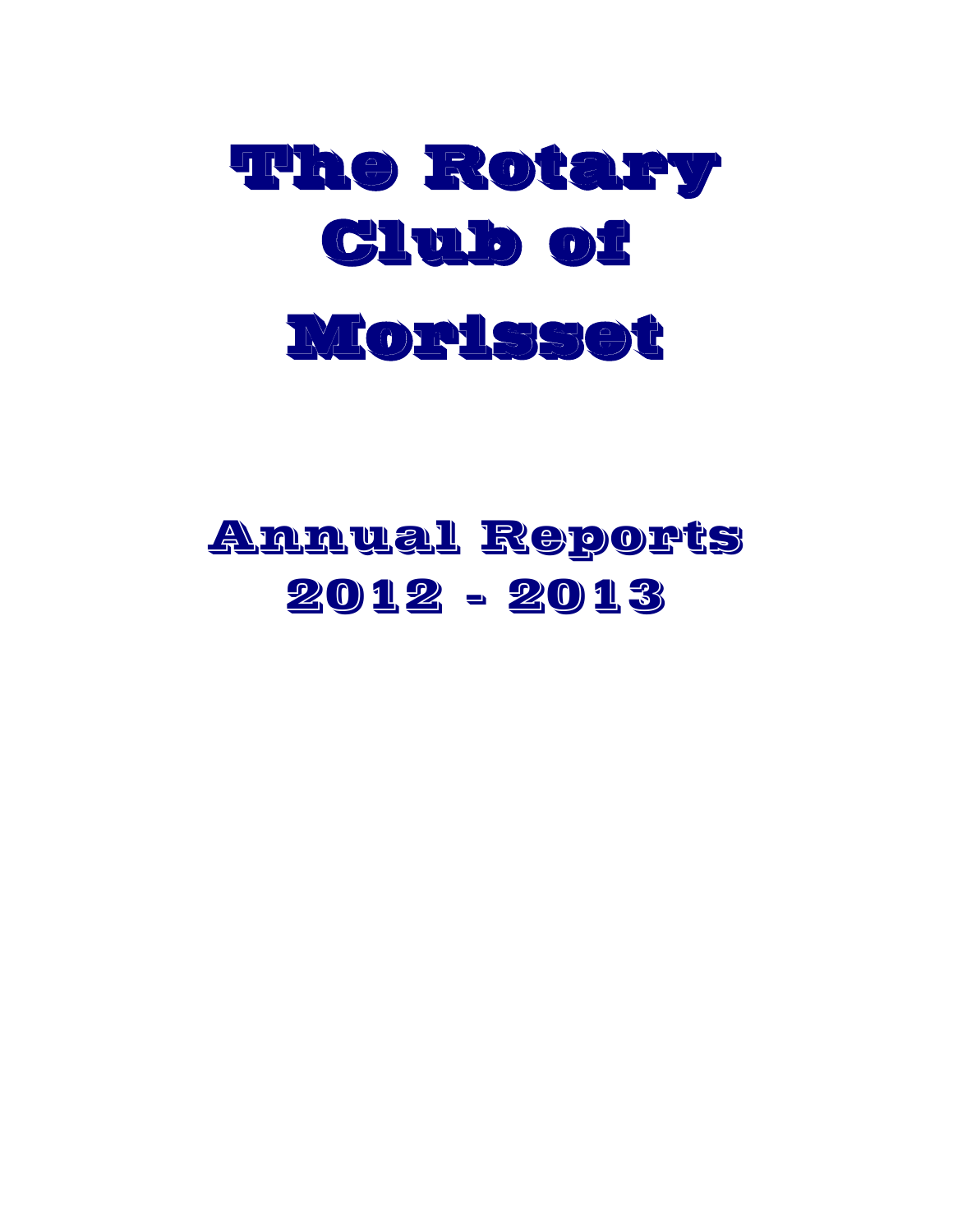

## **PRESIDENT'S REPORT 2012-2013 President John Olive**

It has been a full on year as you will observe from the various Directors' reports. In addition to project activities we have had a number of very enjoyable social functions and outings. For many of us it was the District 9670 conference in Port Macquarie. For Sandy and I and Barbara Walsh our attendance at the District 9550 conference in Dili, Timor Leste, brought us an opportunity to see "Rotary at Work" in a very underprivileged country.

In spite of reduced numbers in the first half of the year it proved to be a successful year for fundraising and membership. I want to thank everyone who participated through the year to make it so. We have been fortunate to welcome quite a few new members. It is important to continue to work on this issue.

Sadly we lost one of our oldest members, Ron Burton, who passed away in August. It gave me great pleasure however to present Norma Burton with a Paul Harris Fellowship award in February. Norma had given Ron tremendous support over his many decades as a Rotarian.

Perhaps our major achievement for the year was the building of our very own Rotary Storage Shed, officially opened at the end of May with Greg Piper, our local member "cutting the ribbon". Special thanks to Murray Scoble whose skills in negotiating permission to build the shed at Myuna Bay must be applauded. Please note all our other achievements in the various attached reports.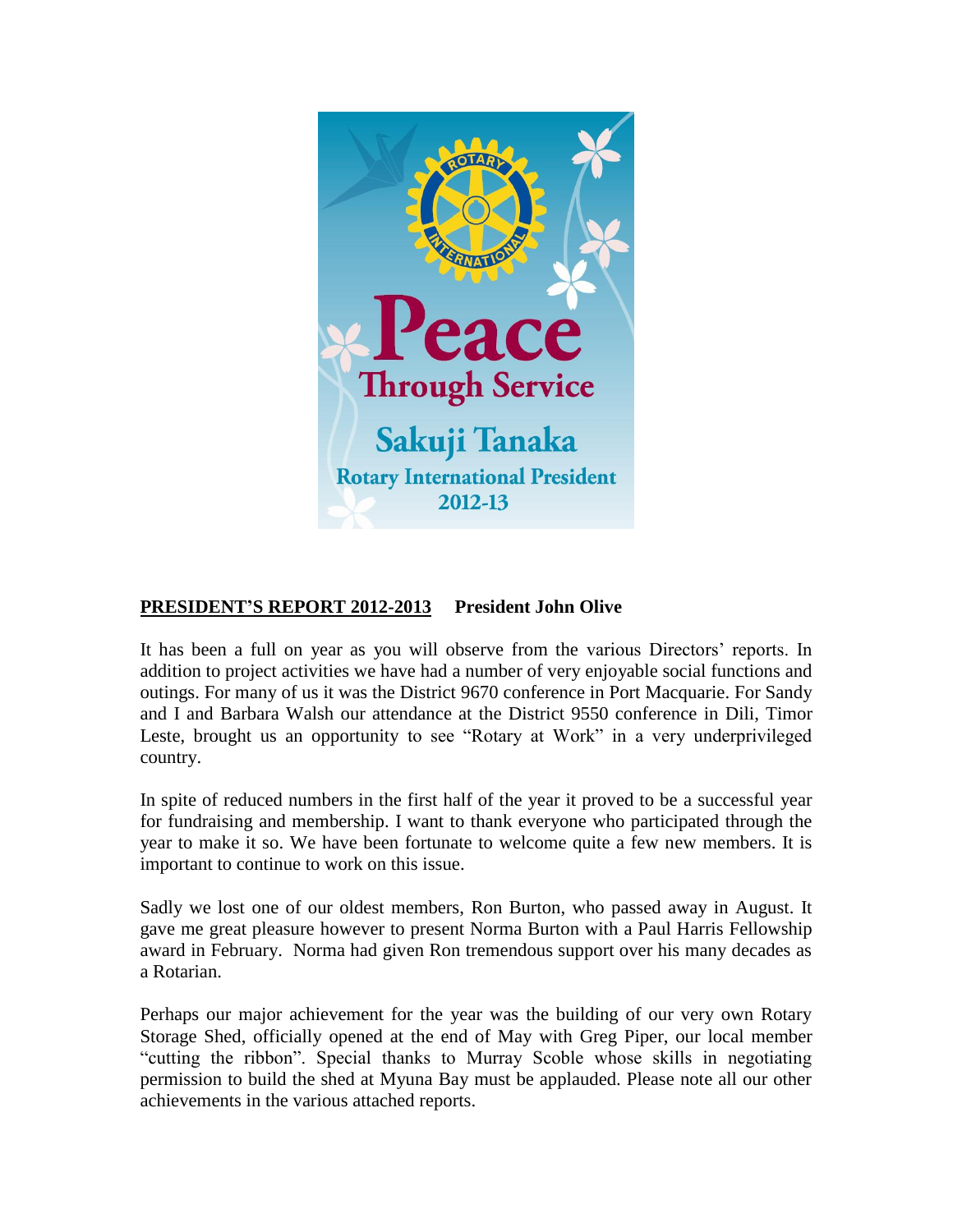Finally a big thank you to all the members and particularly to my wife who have supported me in my year as President. I wish PE Kerry every success in 2013/14.



**The Great Trailer Raffle Our New Shed- Yea!**



# **CLUB SERVICE 2012/2013 Director – Georgina Anderson**

This Rotary year saw a change of venue from the Morisset County Club to the Dora Creek Workers Club. With this came a number of changes, challenges and opportunities. Our biggest challenge has been the configuration of the meeting room which is not readily conducive to group discussion and makes it difficult for us to have guest speaker on club nights. On the plus side the meals are very reasonable and of good quality. In addition it has actively encouraged us to look at alternative venues for events, and Mario's Italian Restaurant (formerly Aunty Molly's) has proved a popular alternative. Highlights of the year have included.

- Christmas Dinner at President John and Sandy's.
- A Christmas Raffle Volunteers thank you BBQ at the Mandalong Art Gallery
- Annual Paul Harris Dinner with the presentation to Norma Burton of the Paul Harris Fellowship award.
- Two Morisset High School Dinners with around 90 people attending each event.
- A fascinating Bus Trip to Darley Stud at Aberdeen.
- The Sapphires Film Night which raised nearly \$2000 for Aquabox.
- A New Year social evening at the Morrissey's
- Easter BBQ at Hattaway's and exploring their Blue Gum Kennel's Boarding facilities.
- Computer training followed by Tapas.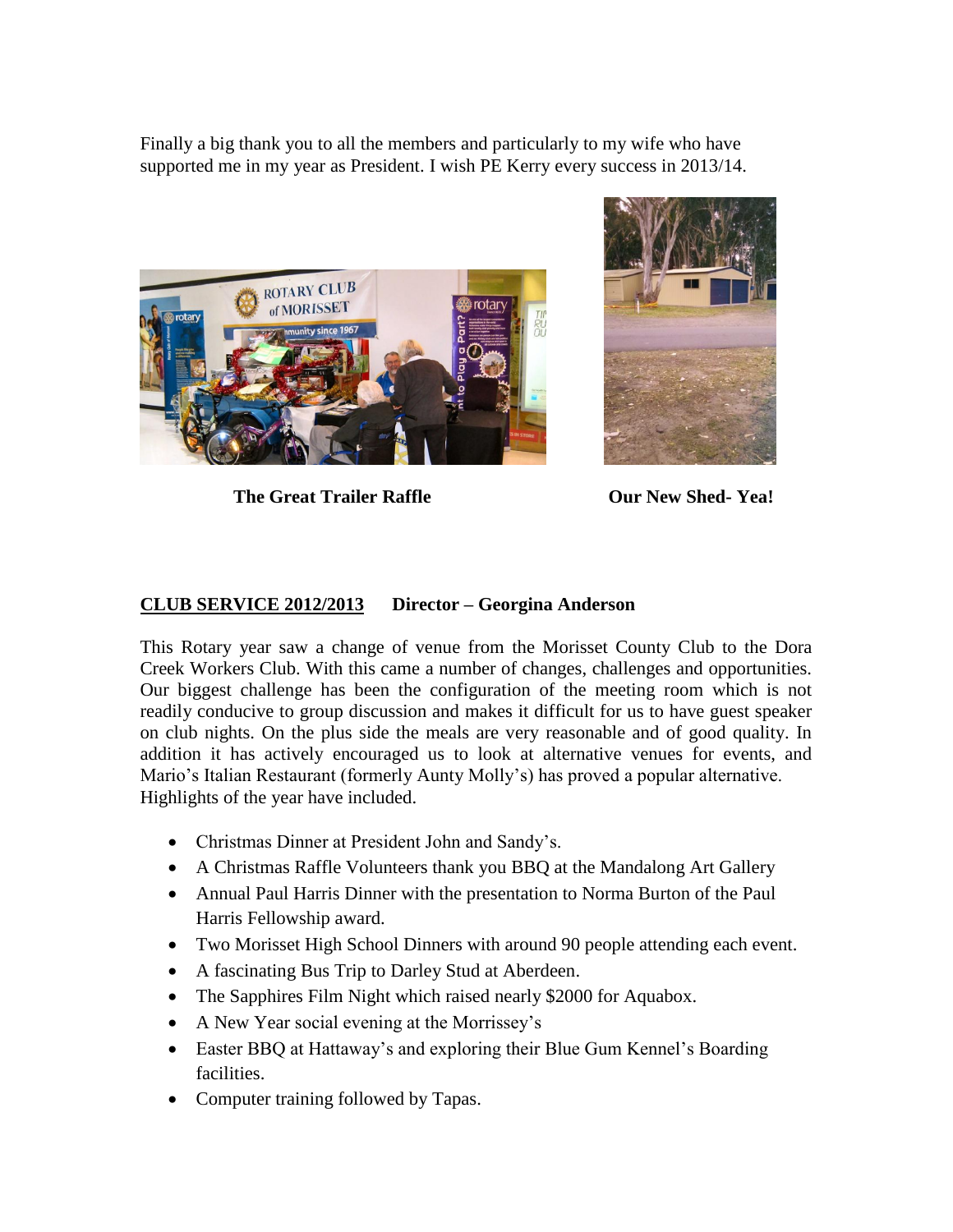A major achievement has been the completion of the web page and the implementation of the Rotary Club of Morisset Facebook page. This now has over 33 'friends' and will keep members and interested views up to date with events. The aim is to promote the Club as progressive and actively involved in the community, hopeful attracting like-minded new Members.





# **Morisset High School Dinner- Yum!! Norma's PHF presentation**

# **COMMUNITY SERVICE 2012-2013 Director - Toni McLean**

(report prepared by President John)

For much of the year Toni has been away working on cruise ships. However when she has been present she has been the usual dynamo.

Major activities undertaken:

- Film Night to support Aquabox
- Christmas Trailer raffle with the help of Friends of Rotary volunteers and many hours put in by Rotarians it was the most successful ever, raising just under \$20,000
- Catalina Festival gate entry duties
- Morisset Show gate entry duties  $&$  donation
- Loop the Lake marshalling points  $&$  refreshment stop
- Super Tuesday Bike count
- Mark Vickery family appeal at Doyalson fund raiser
- Morisset Community Festival Barbecue trailer
- South Lakes Amateur Sailing Club award prize
- Christmas Spectacular Event Barbecue Trailer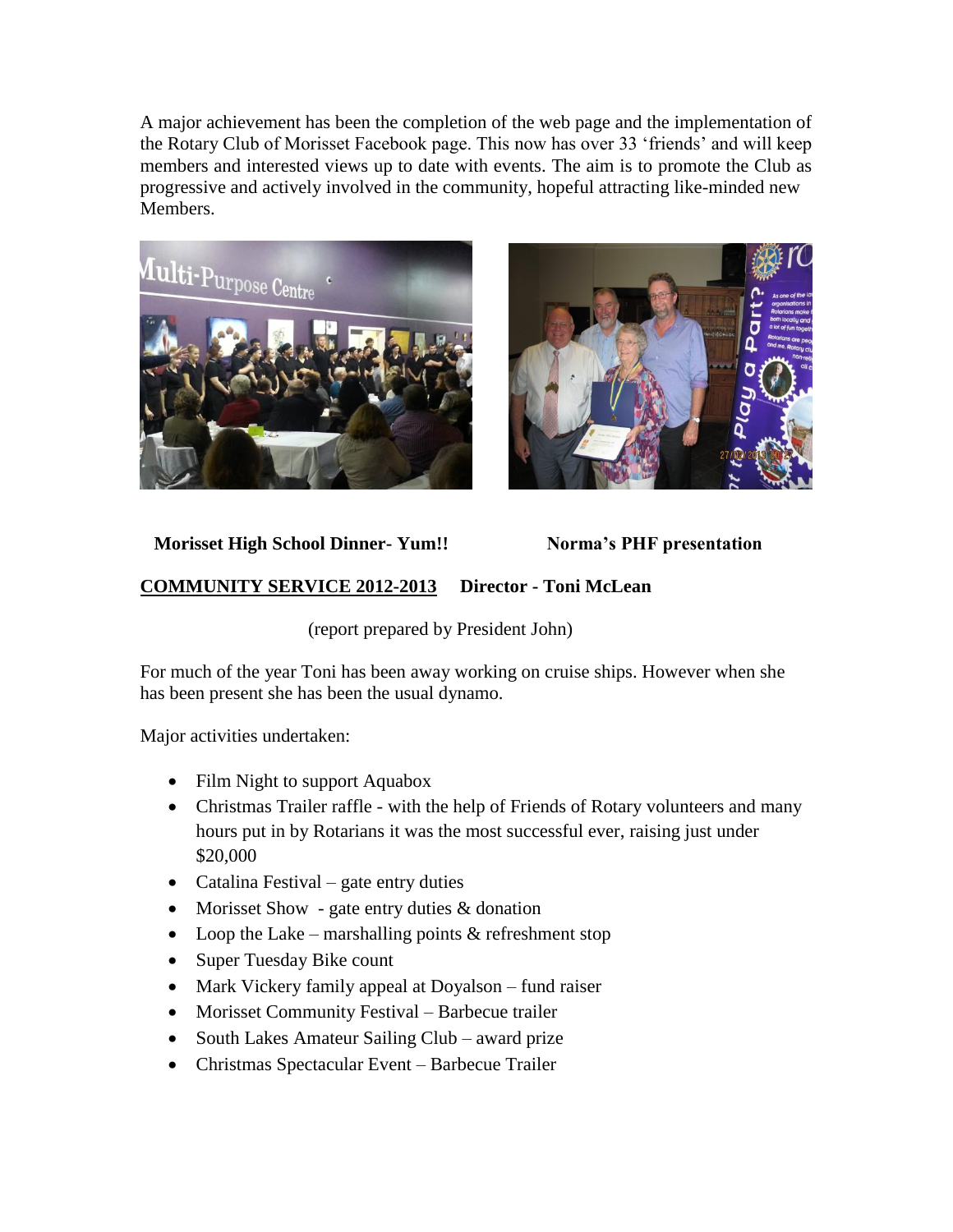



**Muffin Stop for Bikers Peter's a very "Handy" man** 

# **MEMBERSHIP/PUBLIC RELATIONS 2012/2013** Director - Phillip Kesterton

A pleasing result achieved in new member growth with the addition of four new high calibre members joining us over the year.

Membership increase was 25% over our previous base of members. However with one members passing and one resignation our membership remains at 20.

Most current members appear to leave the finding of new members to others. It is not an individual responsibility but that of all club members.

Notwithstanding the lower than in the past membership I believe we have the most dedicated team we have had in some years.

With better signage and longer event exposure to the public (eg. trailer raffle) we have made Rotary more visible. But more exposure is needed in the coming year. Cooranbong Gazette has been most cooperative in accepting our copy monthly and we must continue to use that valuable resource fully.

We now have a better relationship and increasing coverage with the local paper but there are limits to the free space we can expect. We must look to get more involved with local situations (causes) where we can hope to attract greater interest from the local press and public.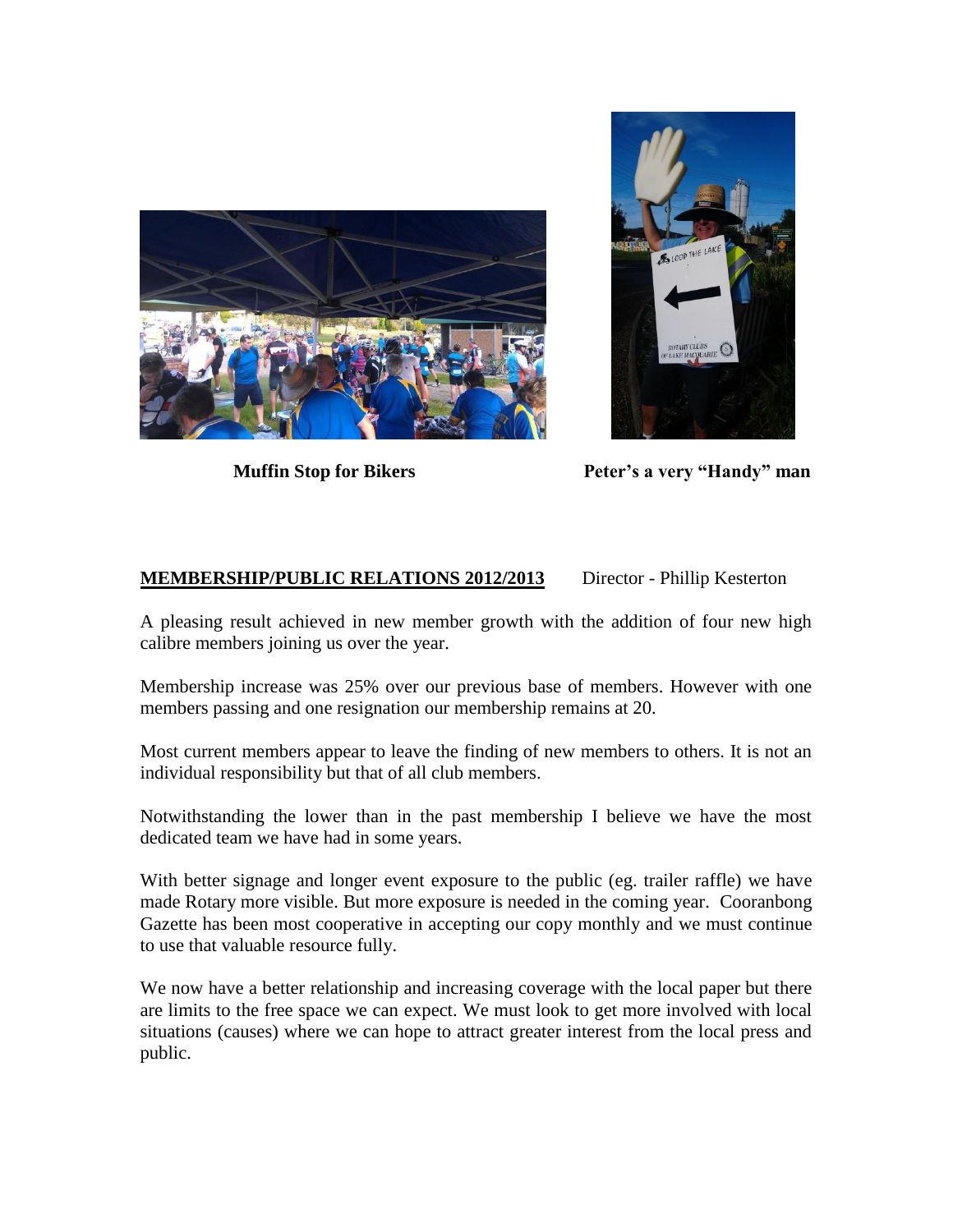

# **Welcoming our newest member, Bruce (in red jumper)**

# **INTERNATIONAL REPORT Director - Kerry Morrissey**

### **Gentle Hands Orphanage, Quezon City, Manila**

The orphanage cares for children, and the community living in a very poor section of the city. Children are rehabilitated & returned to their families or prepared them for adoption. High quality palliative care is provided for those who are terminally ill. The older children are assisted into vocational training and work. The club has sent five cases of clothes, medical supplies and foodstuffs to the orphanage, collected from club members and members of the community, with special assistance from the residents of the Bay View retirement village. The club has also donated \$1500 to ensure that all of the children in the orphanage are appropriately vaccinated.

#### **Timor Leste**

The Club gave \$1000 to the building project at Farol School. This will assist in building classrooms and toilet facilities for the kindy classes. Our second donation of \$1000 to Timor Leste will support a Youth Vocational Training programme. With 70% of the population under the age of 25, such programmes are imperative for the development of the community and the economy. A further \$2000 goes to the lymphatic filariasis eradication program in collaboration with Sydney University & Rotary Club of Sydney.

#### **Oonte OVC Kitchen & Dining Shelter project in Namibia**

The club was approached by Kate Salisbury, daughter of our former member Mike & Jan Hardie, to support this project. Kate lives near this small community where most of the children have been orphaned due to HIV and are being raised by grandparents and others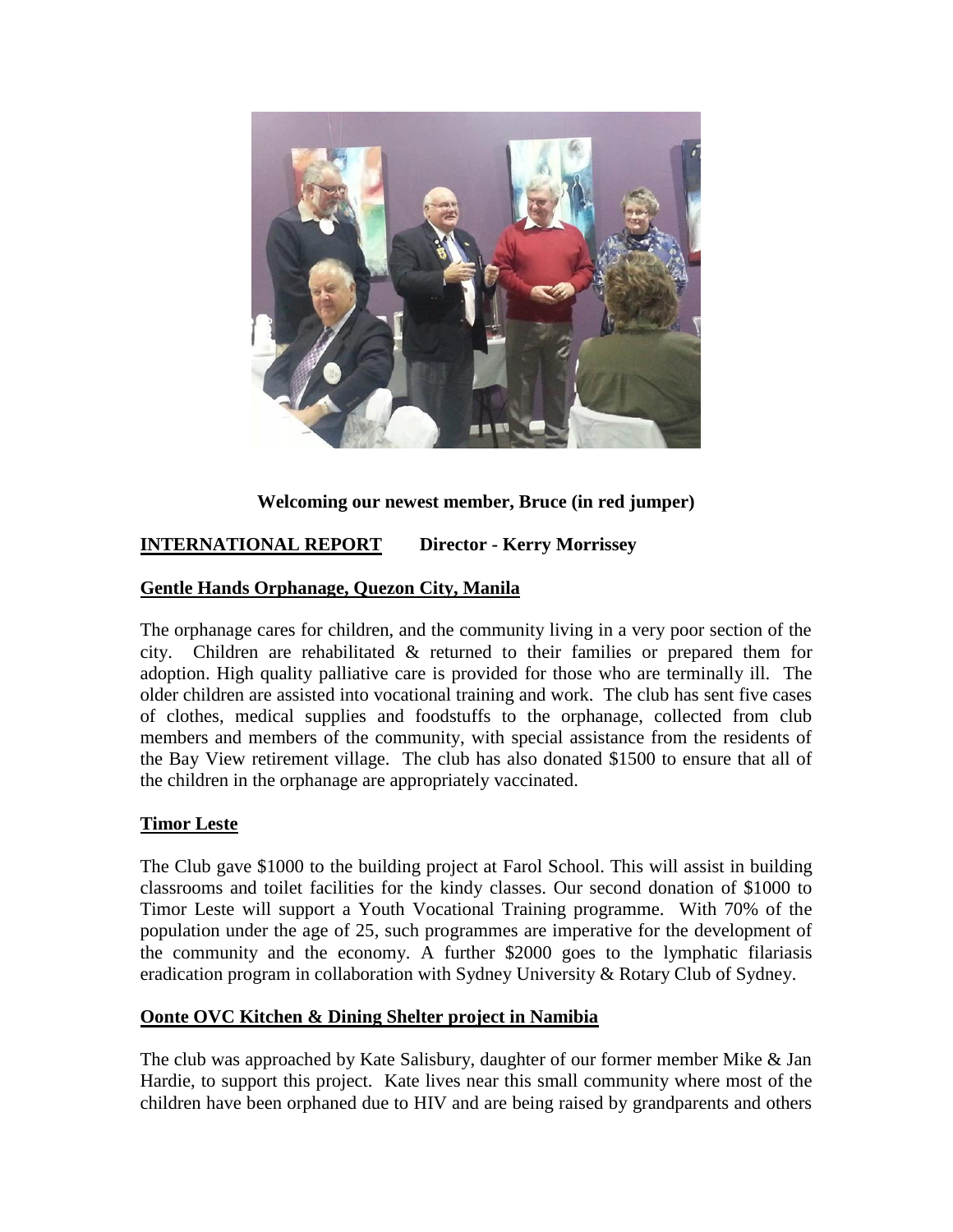in the community. The community struggles just to feed the children and our donation of \$2500 will assist with the provision of a community kitchen  $\&$  shelter which will simply change their lives.





**Rotarians view the new building project Kitchen "Reno" is needed for Oonte! at Farol School, Timor Leste** 

# **NEW GENERATIONS 2012/2013 Director – Barbara Walsh**

Our Rotary Club continues to participate in a wide range of local & international projects which support the health, education  $\&$  personal development of young people.

# **Morisset High School**

- \* Rotary Youth Programme of Enrichment (RYPEN).
- \* Senior High School Scholarships for four financially disadvantaged students.
- \* Excellence in Teaching Certificates were awarded in collaboration with the Principal.
- \* Workplace experience for several high school lads who joined in Rotary projects. Thanks to Murray Scoble for overseeing this.
- \* "Service Above Self Awards" presented to four students.
- \* Plans for Rotary Youth Driver Awareness programmes next year.

# **Local Primary Schools**

\* Service Above Self Book Awards were presented to twelve local Primary Schools. Thanks to Phillip Kesterton who managed this award programme.

# **PCYC Morisset**

\* Assistance was given with several functions including a Blue Light disco & our president 'In the lock up". Thanks to Mick Payze for his assistance & liaison.

# **In Addition**

- \* Members assisted at the Science & Engineering Challenge.
- \* Donations were made to assist the Farol School Building & Youth Vocational Training Projects in Timor Leste.
- \* From a grant provided by Lake Macquarie City Council, Morisset Children's Centre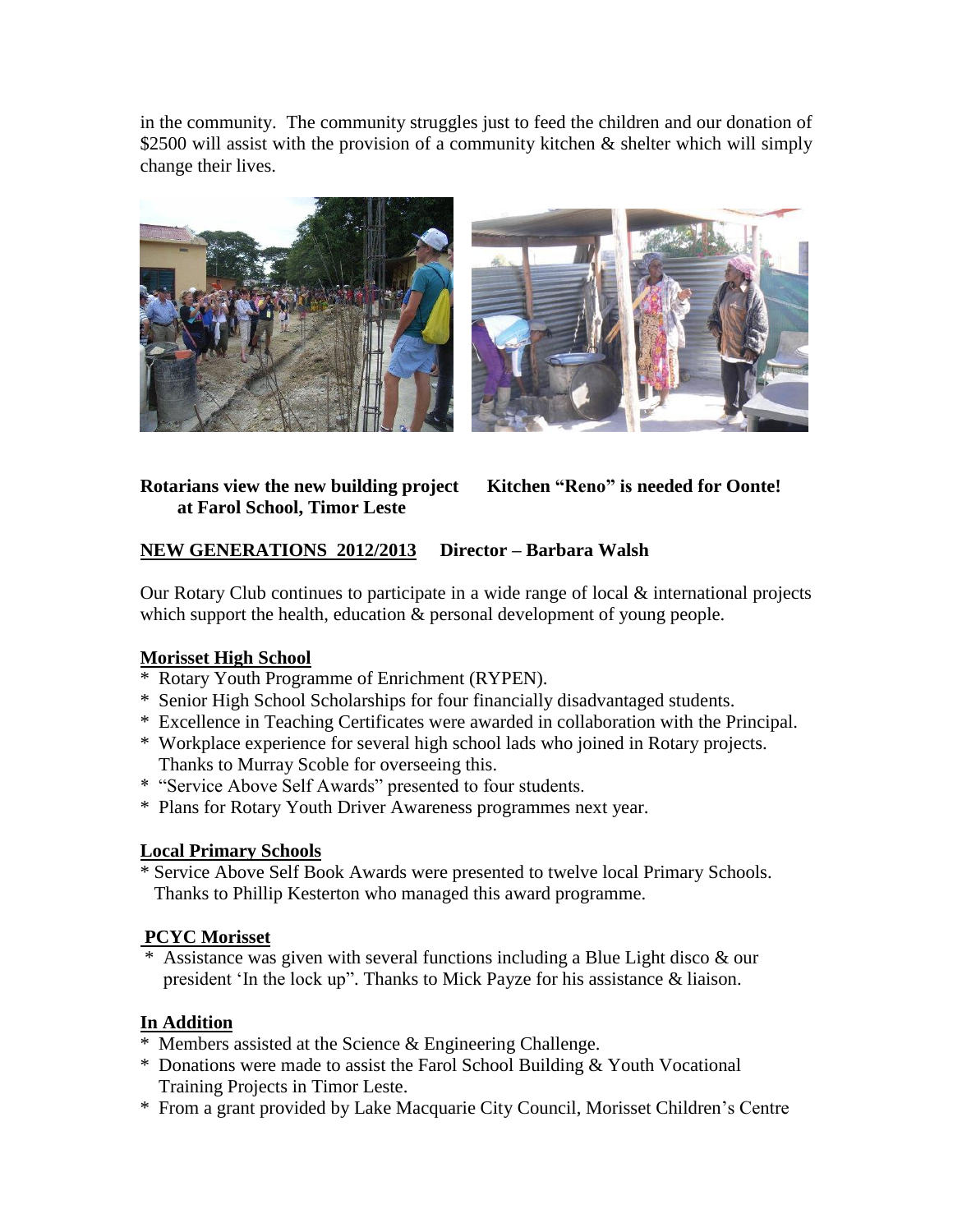was assisted with their Environmental Sustainability project by the installing a water tank, vegie garden, shade cloth, etc





 **The New Water Tank Farol School Kindy says "Thank You Rotary"**

#### **ROTARY CLUB OF MORISSET TREASURERS REPORT 2012-2013 - (Ross Dickson)**

#### *MEMBER' ACTIVITIES:*

1.Members have donated \$2,397.70 to the Rotary Foundation in this Rotary year from members contributions.

2. The club has completed the construction of the storage shed for a total cost of \$16,917.00. The sum of \$16,162.00 was raised by means of government grants.

3. Members and their guests contributed \$4,470.00 to Morisset High School attending the dinners prepared by the Hospitality students

#### *COMMUNITY ACCOUNT:*

1. Funds donated are as per the table below:

#### **Community Account**

|                               | <b>Funds</b><br><b>Distributed</b> | <b>Totals</b> |
|-------------------------------|------------------------------------|---------------|
| Community                     |                                    | 7,118.91      |
| Morisset Pre School           | 500.00                             |               |
| Australian Rotary Health      | 2,000.00                           |               |
| Morisset PCYC                 | 500.00                             |               |
| DGP's Project                 | 833.75                             |               |
| Web Site                      | 1,290.00                           |               |
| South Lakes Carers            | 500.00                             |               |
| Tower of Hope (Fuller Family) | 100.00                             |               |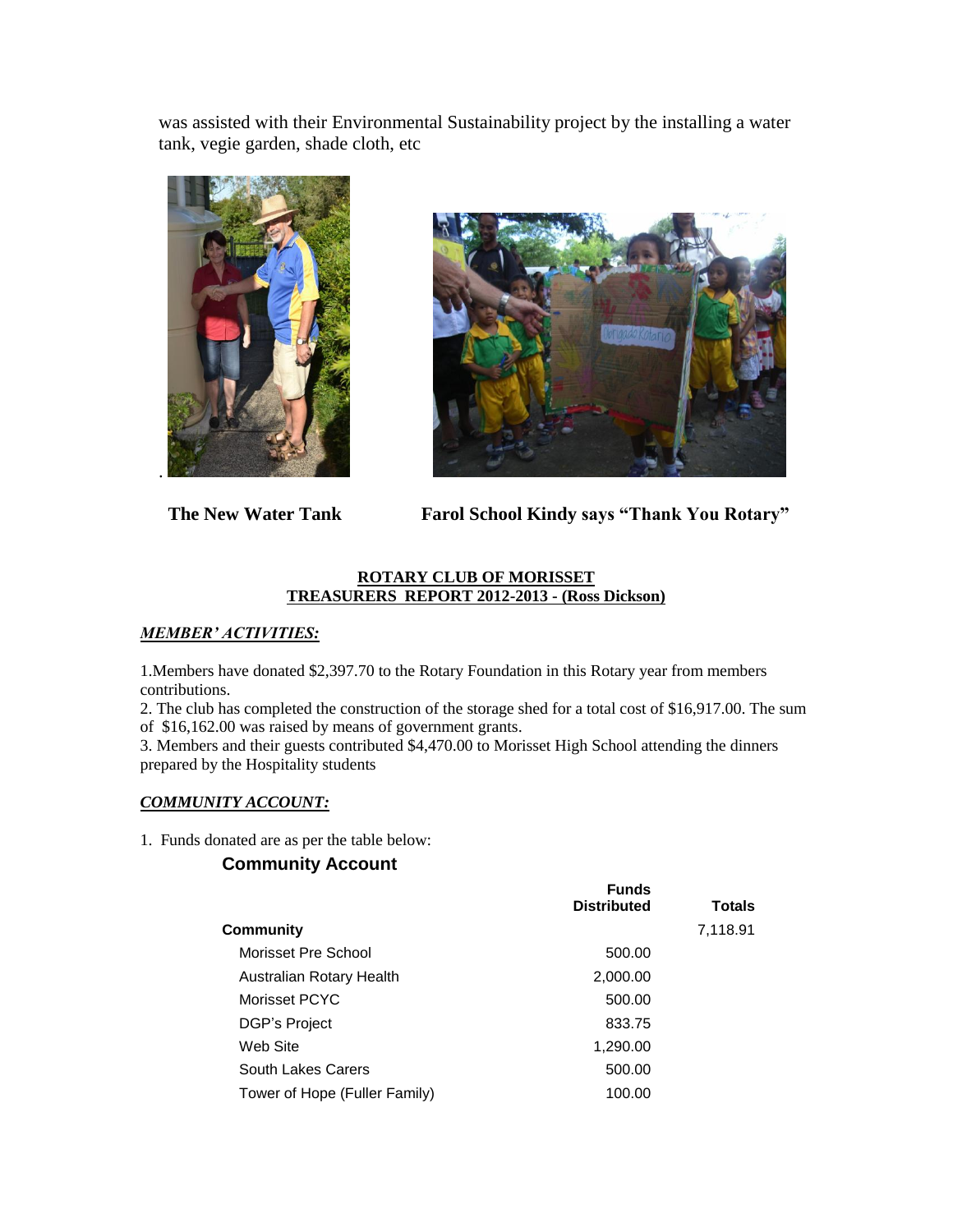| <b>Total Community Account</b> |          | \$27,007.41 |
|--------------------------------|----------|-------------|
| Morisset High School           | 2,000.00 |             |
| Local School Awards            | 369.50   |             |
| <b>SMART Program</b>           | 1,250.00 |             |
| <b>New Generations</b>         |          | 3,619.50    |
| East Timor                     | 4,000.00 |             |
| Gentle Hands/Xmas box freight  | 1,769.00 |             |
| <b>RAWCS</b>                   | 1,000.00 |             |
| <b>ROMAC</b>                   | 1,000.00 |             |
| Oonte Kitchen                  | 2,500.00 |             |
| Rotary Foundation              | 2,500.00 |             |
| Shelterbox/Aquabox             | 3,500.00 |             |
| <b>International</b>           |          | 16,269.00   |
| <b>SLMASC</b>                  | 50.00    |             |
| <b>EMI Books</b>               | 308.00   |             |
| Morisset Show                  | 500.00   |             |
| Rotary Park                    | 242.16   |             |
| Scooter Battery                | 295.00   |             |

Continued next page ………...

2. The donation to the Rotary Foundation includes \$2,000.00 which was donated to the Rotary Club of Morisset by the Hunter Fleet of the International Yachting Fellowship of Rotarians.

\* \* \* \* \* \* \*

3. Gross Community Account income for the year was \$38,661.00 and costs were \$6,537.00. An amount from the Loop the Lake fundraiser is still outstanding.



![](_page_8_Picture_6.jpeg)

**Happy Trailer Raffle Winners Cutting the Ribbon at the Shed**